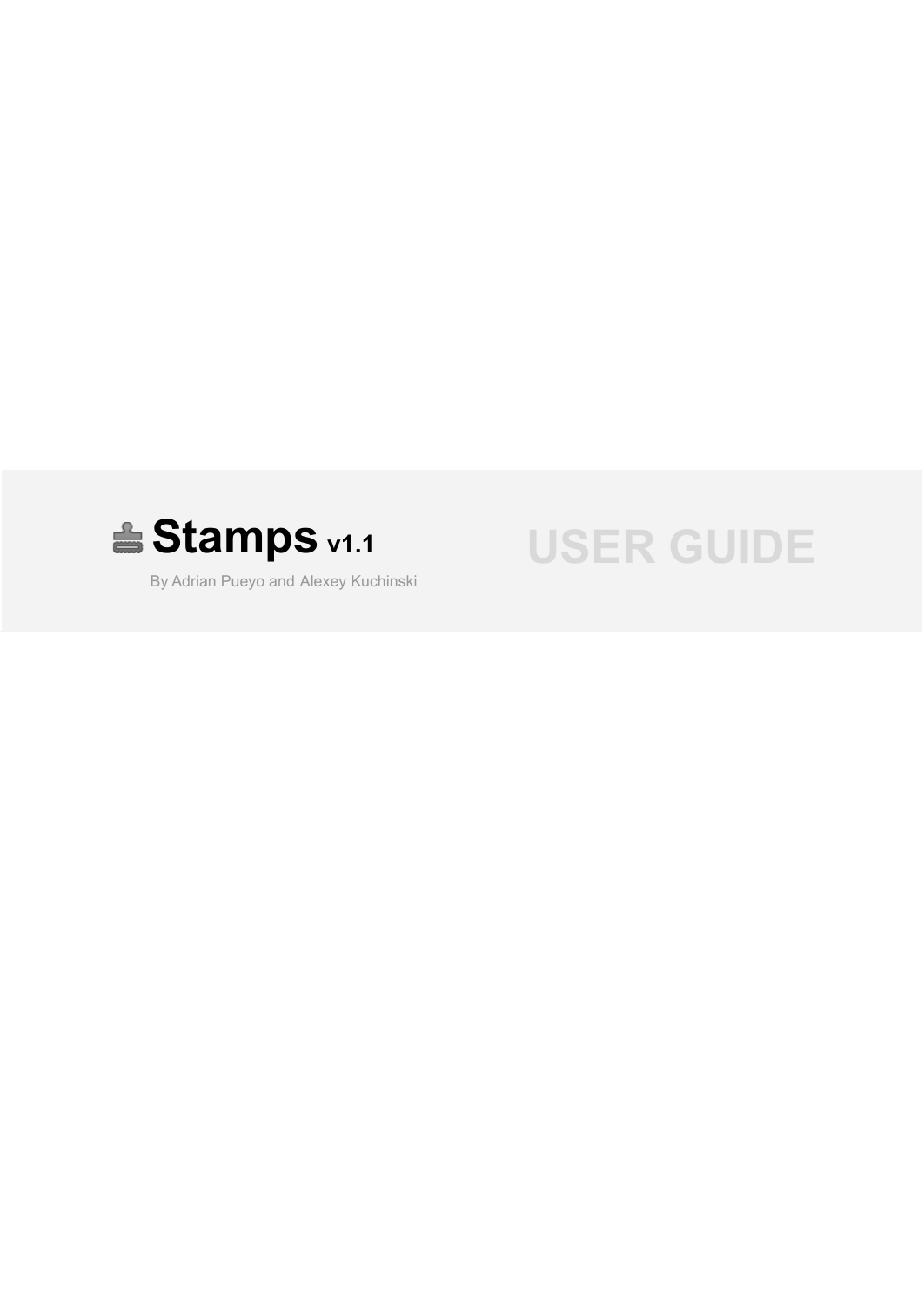Thank you for downloading *Stamps*. We hope it will help speed up your node workflow while keeping your script more readable and organized.

Stamps can be downloaded here: <https://github.com/adrianpueyo/stamps/>

### **[Complete video tutorial series about Stamps](https://vimeo.com/adrianpueyo/comma)**: **<http://adrianpueyo.com/stamps>**

# **Index**

| 1. Introduction                               |                |
|-----------------------------------------------|----------------|
| 2. Why to use Stamps                          | 5              |
| 3. How to use                                 | 6              |
| 3.1. Creating your first Stamp                | 6              |
| 3.2. Anchor and Wired Stamps                  | $\overline{7}$ |
| 3.3. Ways to create Wired Stamps              | 8              |
| 3.4. Anchor Selection Panel                   | 9              |
| 3.5. Controls on the Anchors and Wired Stamps | 11             |
| 4. Advanced                                   | 13             |
| 4.1. Name and Title                           | 13             |
| 4.2. Advanced Reconnections                   | 14             |
| Reconnect by Title                            | 14             |
| <b>Reconnect by Selection</b>                 | 14             |
| Auto-reconnect by title                       | 15             |
| 4.3. Smart behavior (callbacks and style)     | 16             |
| 4.4. More on Tags. Add and rename tags.       | 17             |
| 4.5. Customization.                           | 18             |
| 4.5. Available python functions.              | 19             |
| 5. Extras                                     | 20             |
| 5.1. W_hotbox integration                     | 20             |
| 5.2. DummyCam                                 | 20             |
| 6. Installation                               | 21             |
| 7. Contact                                    | 21             |
| 8. Special Thanks                             | 21             |
| 9. Updates Log                                | 22             |
| 10. License                                   | 23             |
|                                               |                |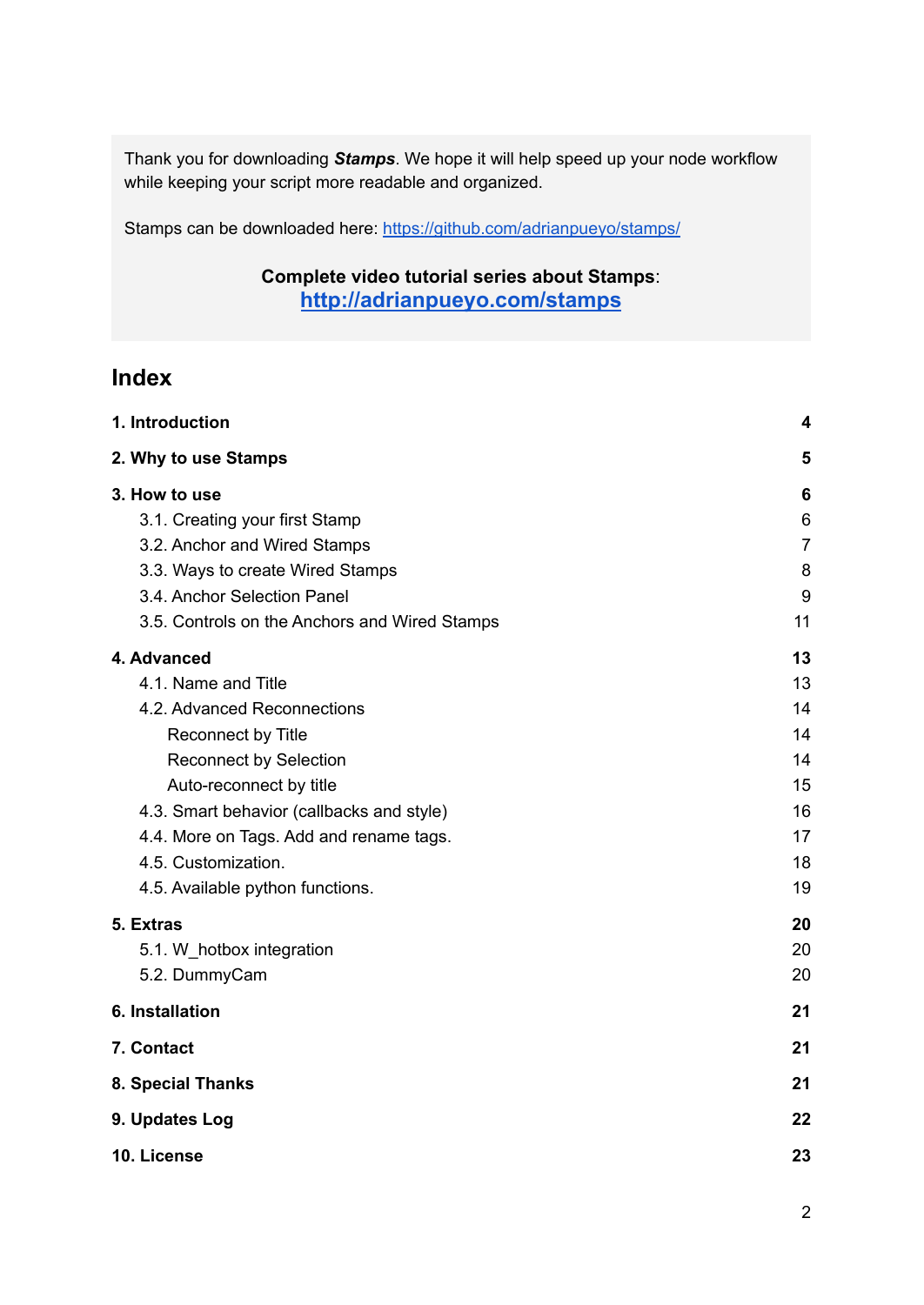# <span id="page-2-0"></span>**1. Introduction**

*Stamps is a free and production-ready node connection system for Nuke, that enables placing the main assets in a single place on the Node Graph, through smart and distinct nodes with hidden inputs that reconnect themselves when needed.*



*Stamps* encourages a way of working where all the main assets for the shot are placed in a single part of the Node Graph, and you avoid duplicating any Cameras, Rotos, Read nodes, etc. or creating complex arrow connections in order to be able to pipe them into different parts of your script.

- **●** *Artist: Compositing speed and efficacy.*
- **●** *Script: Improved size and processing speed.*
- **●** *Pipeline: Robust and predictable workflow.*

It also makes opening scripts from other people a lot easier as you know you don't need to fish for assets all over the node graph. Most of the major studios have their own approaches at solving this problem through hidden dots, nodes that connect to a camera, or modified PostageStamp nodes, but all the hidden-input systems create new problems that we are proposing a way of solving with *Stamps***.**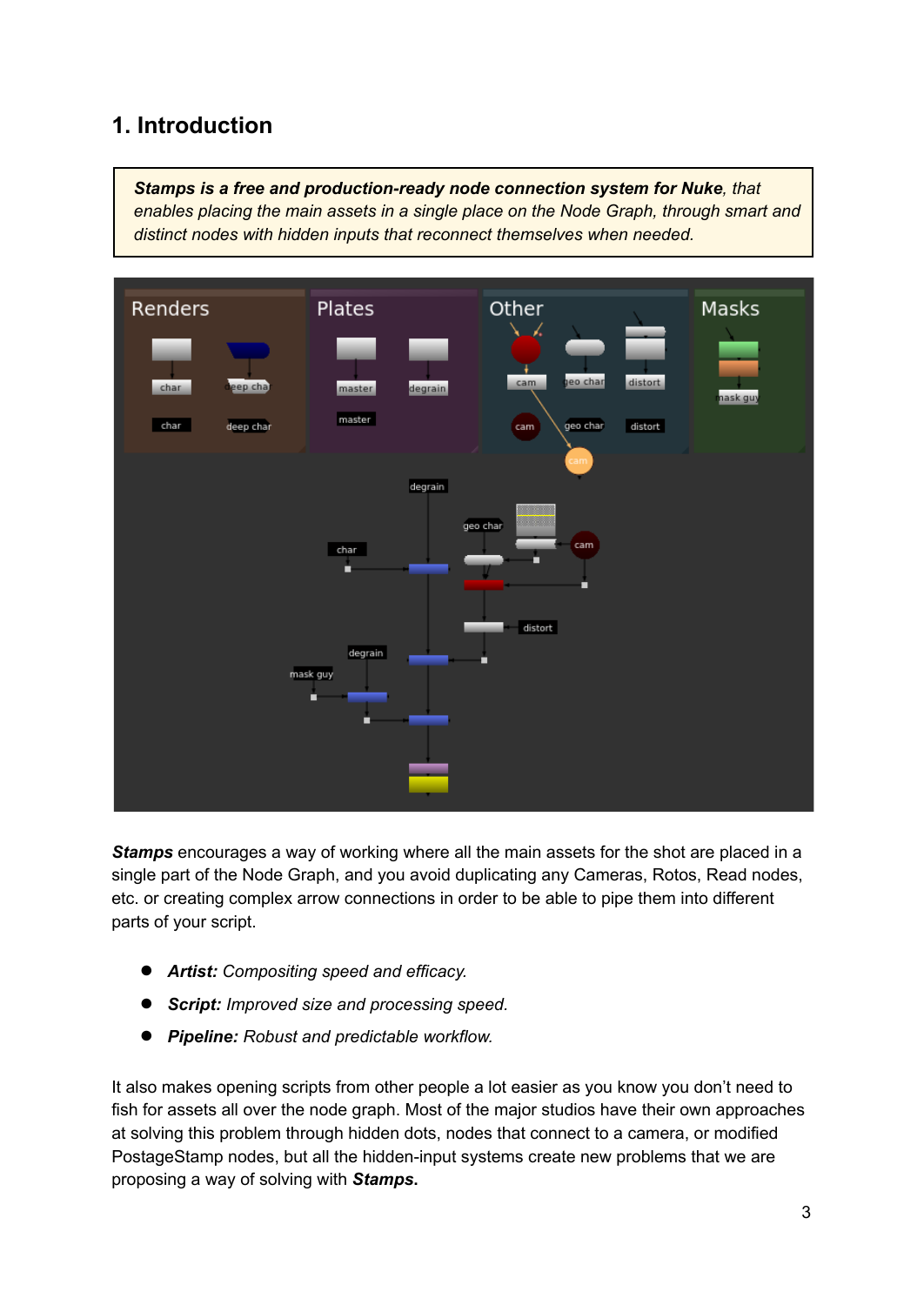# <span id="page-3-0"></span>**2. Why to use Stamps**

We believe the **main benefits** of incorporating *Stamps* into a pipeline are:

- 1. All your main comp assets can be at the top of the script, or in defined places, and you **only load the assets a single time** (reads, cameras, geos, rotos, ...), saving processing time.
- 2. Sourcing several times from a same input, you can **easily swap versions** when there is a new render or element update.
- 3. **Auto-Reconnecting** means you don't have to think about copying and pasting nodes (or even node trees) and maintaining their connections, even between different nuke scripts. You can also feel confident that you can always find where the stamp needs to be connected to thanks to the *Advanced Reconnect* functionality.
- 4. With the **workflow** that the usage of *Stamps* encourages, **making changes** on a script from another compositor becomes a lot easier, because:
	- a. As **the main assets** (renders, rotos, etc) **are together,** you don't have to go through the entire script checking if you missed something.
	- b. The **script** itself is a lot **more readable**, because the amount of non-relevant lines on the script is substantially lower. It avoids dot spiderwebs, and allows for cleaner and smaller comp scripts.
	- c. *Stamps* **keep their internal id** when belonging to a template, so if a compositor does modifications to a template on a shot and the shot gets approved, those modifications can be transferred painlessly to similar shots through copy-pasting without thinking about reconnecting anything.
- 5. *Stamps* are clearly defined on the node graph as places with hidden inputs, so you also save a lot of time you'd spend creating organized lines and dots.
- 6. The **tag system** allows for organizing the stamps into categories so you will have super **quick access to every Stamp** from any part of the node graph.
- 7. Having both Stamps and Anchors makes extremely **clear where the hidden lines are** located, so you never worry about deleting nodes that might have something connected to them. The only hidden connections on your script will be the ones between a Stamp and an Anchor.
- 8. It has been thoroughly **tested in production** by people coming from different studios, and its development has been shaped by all the different backgrounds and use-cases. Win/Mac/Linux.
- 9. It is **customizable** to each specific pipeline's requirements and naming conventions.
- 10. Nuke **scripts containing Stamps can be opened by anyone** that doesn't have them installed. So it can be also installed locally by single users without erroring on the farm, or even company-wide still being able to share the Nuke scripts with other studios as needed.
- 11. Using *Stamps* for the artist is as easy as **remembering a single hotkey**. The hotkey is context-dependent, so it performs many different actions based on what's selected.
- 12. It is **free**.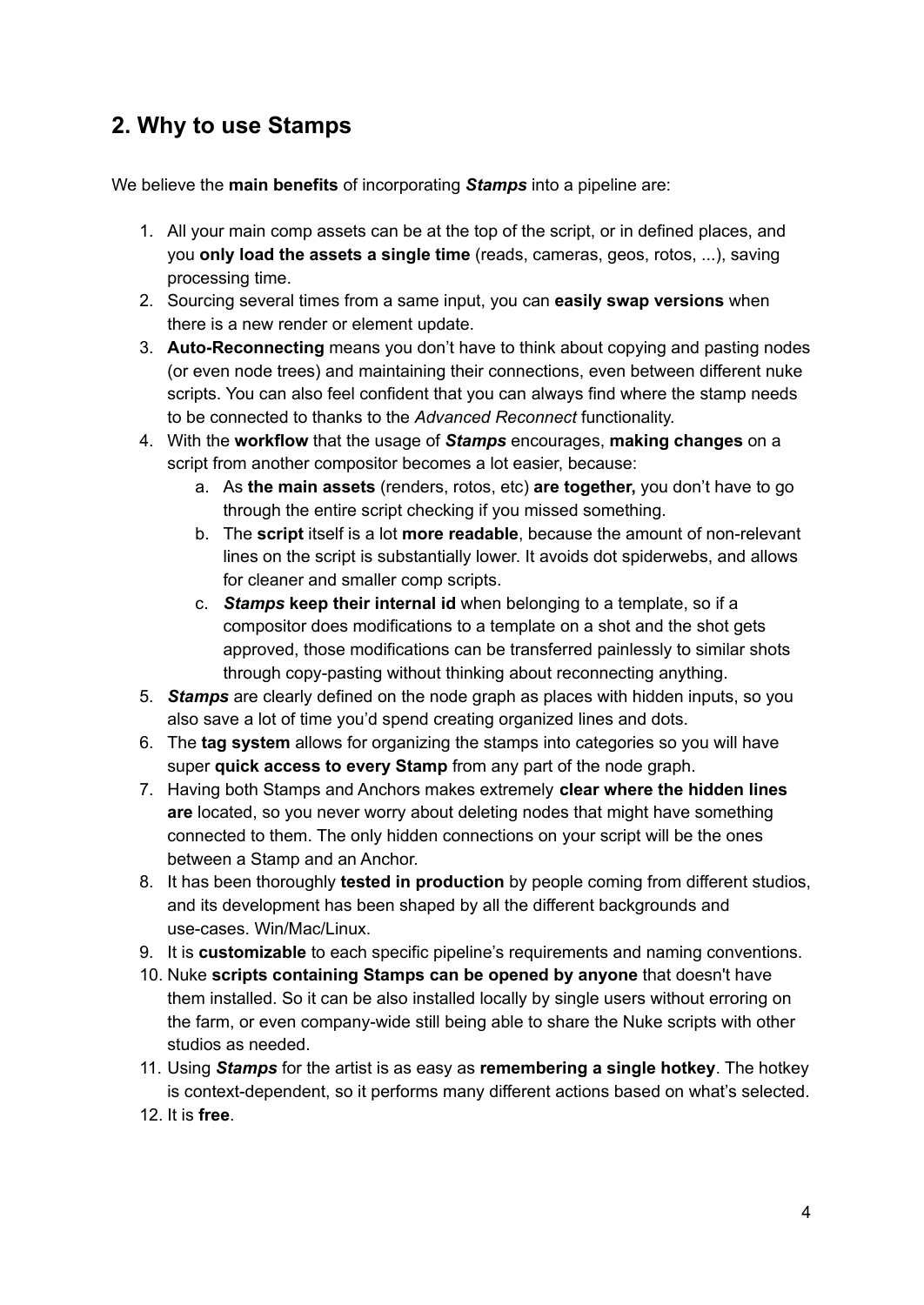## <span id="page-4-0"></span>**3. How to use**

*Note:* All you need to remember in order to use Stamps is the key  $F8$ , which is context-based, and depends on what's selected. You can change it for any other key or shortcut, but for the rest of the quide we'll use the default  $F8$  for simplicity.

## <span id="page-4-1"></span>**3.1. Creating your first Stamp**

To create your first **Stamp**, select a node on your Node Graph and press: F8

A pop-up will appear asking you for a Title and optional Tags for your **stamp**.

|        | <b>New Stamp: Read14</b>                    |  |
|--------|---------------------------------------------|--|
|        | <b>New Anchor Stamp</b>                     |  |
|        | Set Stamp title and tag/s (comma separated) |  |
| Title: | props                                       |  |
| Tags:  | 2D,                                         |  |
|        | Cancel                                      |  |

#### **Title**

The Title is the text that gets **shown in the Node Graph**. It is **related to the Stamp** and helps the user identify it later.

**Please note** that the Title doesn't correspond to the internal name of the **Stamps**, but it's only for display purposes. This has the following advantages:

- Several nodes can display the same exact Title text on the Node Graph.
- You can even have multiple **Anchor Stamps** with the same title.
- You can use spaces or almost any character for the **Stamp's** Title.

*By default, the panel will try to guess the best title for the stamp. In most cases this is just what you need. In general, this will be the node's name, but there are exceptions that you can extend or modify, like the following ones:*

- *If the node has a* file *knob filled in, it will guess it from there. Like the example from the picture above, where it guessed props.*

*- The default* Title *on the first Stamp made for a Camera will be just cam. These rules for the default titles save a lot of time in the long run while helping maintain consistency through the comp team, and can be custom written in Python. See the Advanced section for more on how to configure this.*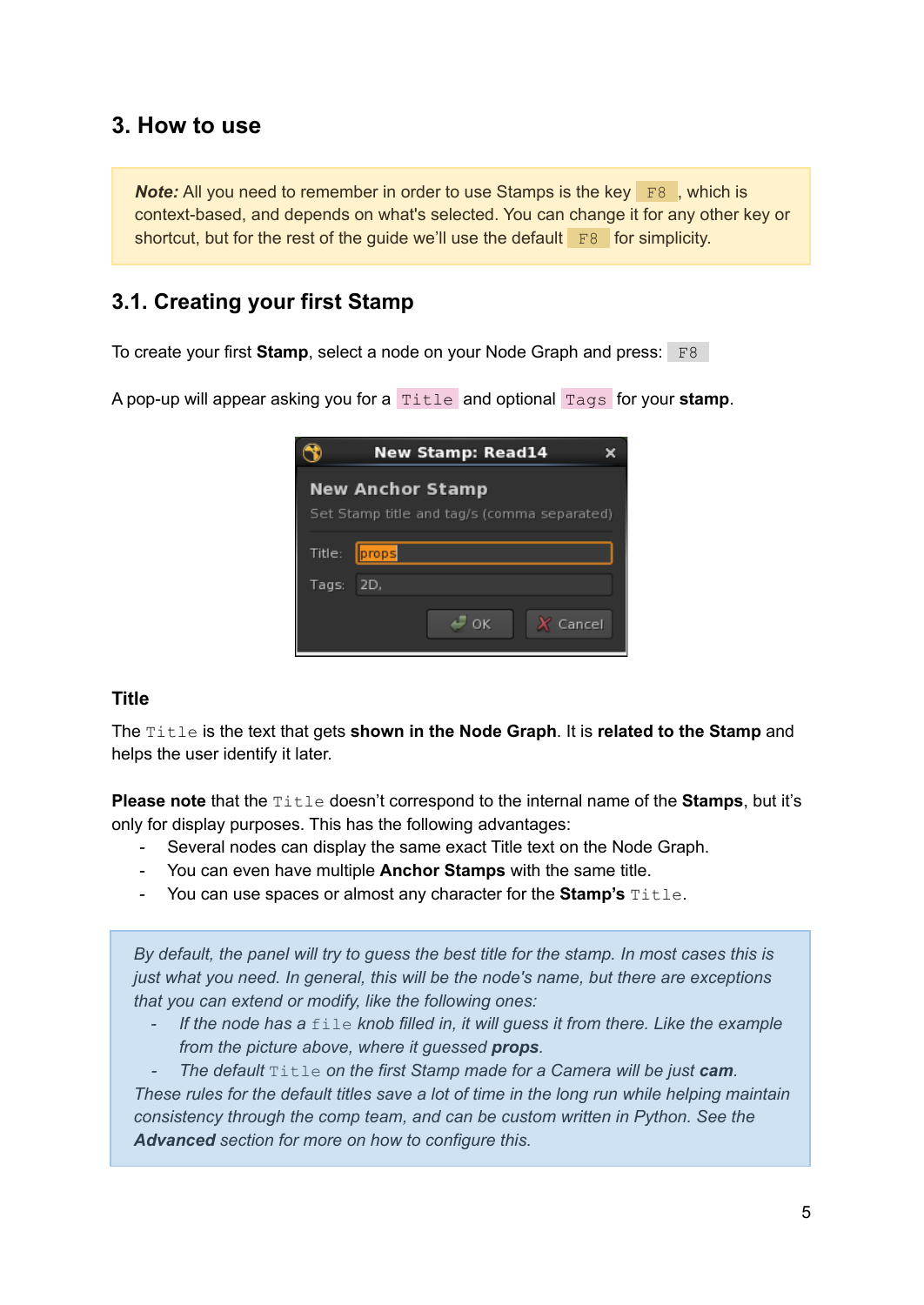### **Tags**

Tags are a quick way of categorizing the **Stamps** to easily find them afterwards. You can type as many tags as you want, comma-separated.

Every time you type in a comma, a dropdown completer will pop-up displaying all the other tags that already exist in your script. However, you can type any new tag/s.



*By default, the panel will add a tag based on the type of the node. We've found this alone helps a lot afterwards. When you create a Stamp for a Blur o Read node, the default tag will be 2D. For a Sphere, it will be 3D. For a Camera, Camera. Etc.*

*Tip: If you select multiple nodes (for example the new FX renders) and press* F8 *to create stamps for all of them, if you write an additional tag (for example FX) on the first one, it will transfer itself to the next panels too.*

# <span id="page-5-0"></span>**3.2. Anchor and Wired Stamps**

After pressing OK, we can see that two nodes have been created. We refer to them as **.Anchor** and Wired **Stamp** (or just *Stamp*).

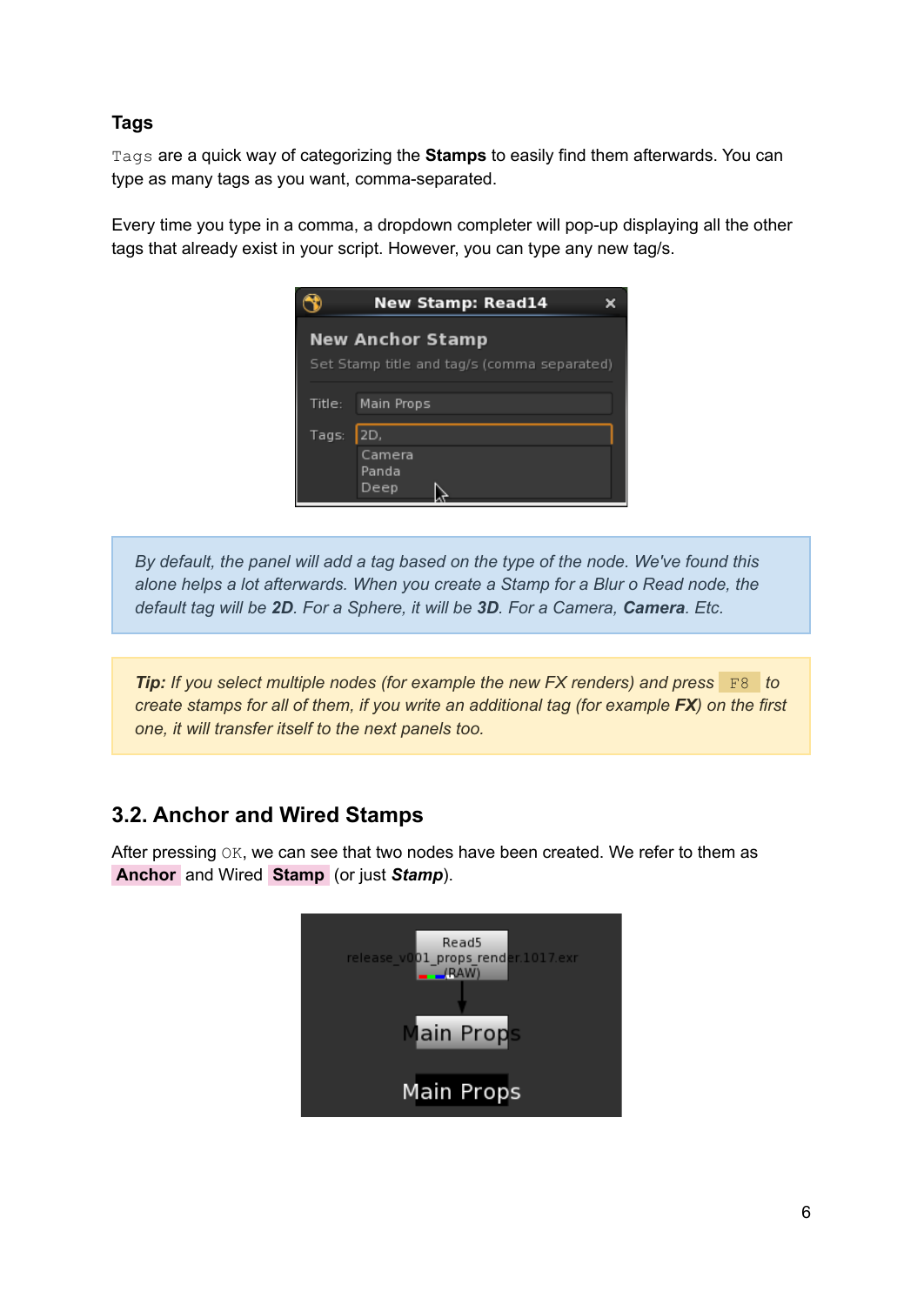### **Anchor**

The white node, with the visible input, is our **Anchor** Stamp. An **Anchor**:

- Visually tells us which node our **stamps** point to.
- Stores the Title and Tags.
- Lets us interact with its dependent **stamps**.
- Serves as a visual reference to the only places where there can be hidden lines.

### **Stamp**

The black node, with the input hidden, is our Wired **Stamp**, or simply **Stamp**.

- You can move a **stamp** anywhere on the script and start working with it.
- You can copy-paste it, and it will auto-reconnect every time to its **anchor**.
- It lets you interact with its **anchor** and with its similar **stamps** (siblings).
- $\bullet$  It stores and displays on the Node Graph the same  $\text{Title}$  as its Anchor and siblings.
- It has smart reconnection features for all the different cases.

This is the main concept you'll need in order to start working with **Stamps**. We'll cover all the properties of the **anchor** and **stamps** later.

*Stamps are built over default Nuke nodes, so a nuke script containing them can be opened by anyone that doesn't have them installed. Therefore it can also be installed locally by single users without erroring on the farm, or even company-wide while still being able to share the Nuke scripts with other studios as needed.*

# <span id="page-6-0"></span>**3.3. Ways to create Wired Stamps**

There can be as many **stamps** as you want for a single **anchor**. You can create them in the following ways:

● **By copy-pasting an existing stamp** (ctrl+c, ctrl+v)

After doing so, the pasted **stamp** will immediately reconnect itself to its anchor. This also works when copying node trees that include multiple **stamps**.

- **● By opening the Properties panel of an Anchor, and clicking on** new . This will create a new **stamp** right below the selected **anchor**.
- **● By selecting an existing stamp, and pressing** F8 . This will create a new **stamp** next to it, as if you had copy-pasted it to the side.
- **● By deselecting everything, and pressing** F8 . This will bring the **Anchor Selection Panel** .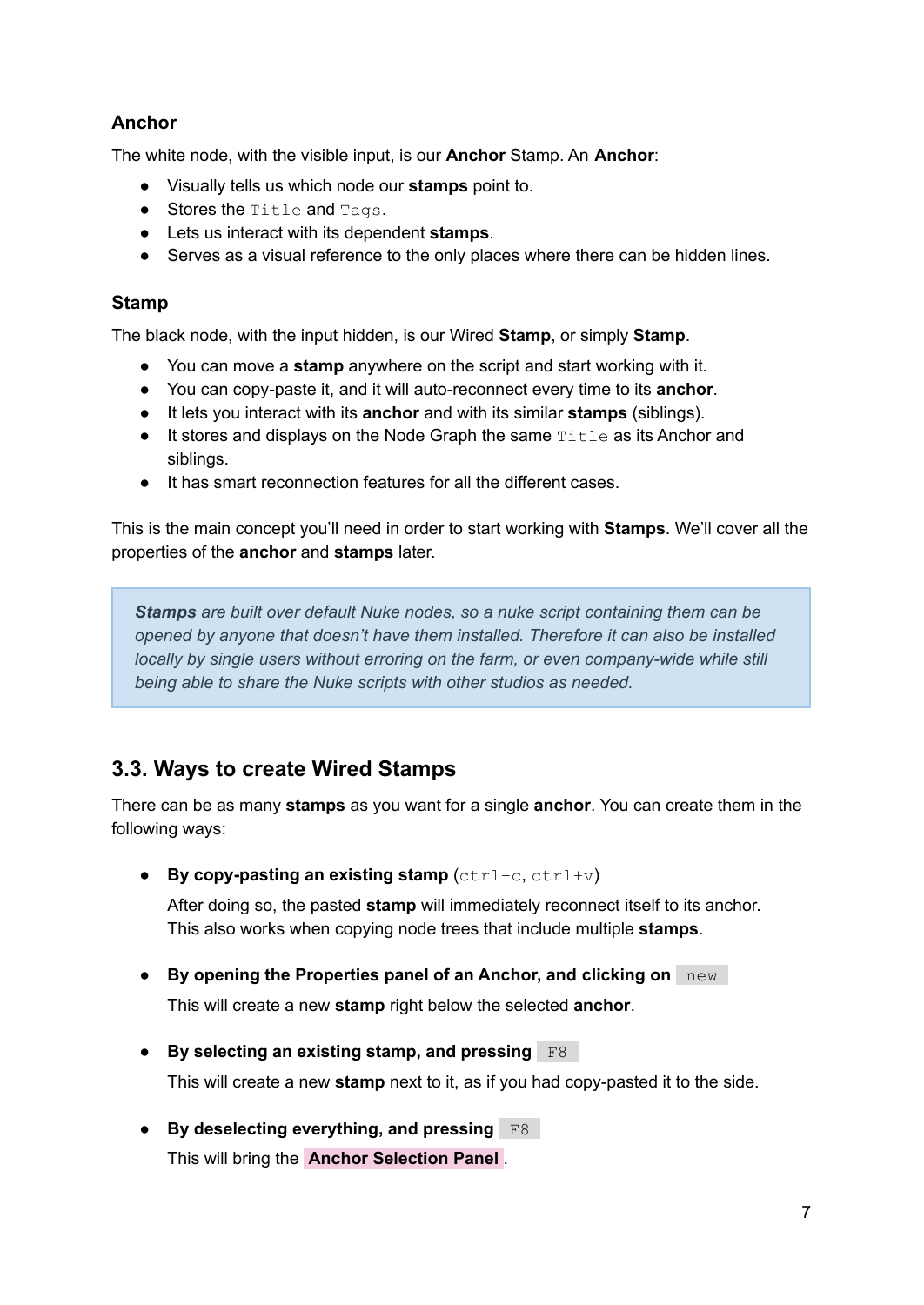# <span id="page-7-0"></span>**3.4. Anchor Selection Panel**

The **Anchor Selection Panel** if a quick and convenient way to create a **Stamp** in any part of your script, selecting from all the **anchors** organised by their tags and backdrop nodes.

|                  | <b>Stamps: Select an Anchor.</b>                               |   |   |           | × |
|------------------|----------------------------------------------------------------|---|---|-----------|---|
|                  | Anchor Stamp Selector<br>Select an Anchor to make a Stamp for. |   |   |           |   |
| Tags             |                                                                |   |   |           |   |
| 2D:              | char                                                           | v |   | <b>OK</b> |   |
| Camera:          | cam                                                            | ۰ |   | <b>OK</b> |   |
| character: depth |                                                                |   |   | OK        |   |
| Backdrops        |                                                                |   |   |           |   |
| Plates:          | degrain                                                        | ▼ |   | <b>OK</b> |   |
| Renders:         | char                                                           | ۰ |   | OK        |   |
|                  |                                                                |   |   |           |   |
| all:             | cam                                                            |   | ۰ | OK        |   |
| popular:         | master (x9)                                                    |   | ۰ | OK        |   |
| by title:        | master                                                         |   |   | OK        |   |

It lets you filter through the **tags** and **titles** of the **anchors**, as well as the **labels** of the **Backdrop nodes** where they are.

To open it, click on the Node Graph, where you want to create your stamp, and press F8.

Then, select a stamp **Title** from any dropdown menu, or type it on the " **by title:** " text input.

Finally, press the Enter key, or click on the corresponding  $OK$ button. A **stamp** will be created at the desired position on the Node Graph.

### **Dropdowns**

The **Anchor Selection Panel** has different dropdowns and OK buttons, that include **the titles of all the anchors**, sorted in different ways.

- One for every available **tag** it finds on all the **anchors**.
- One for every label of a **Backdrop** node that includes one or more **anchors** inside.
- **all**: Contains the titles (alphabetically sorted) for **all the existing anchors**.
- **popular**: Also contains **all the anchor titles**, but sorted by the amount of **Stamps** each **anchor** has connected to it.

|                       | Each dropdown contains the title for all the anchors that contain that tag.<br>However, in the case where different anchors share at the same time the title and the |                      |
|-----------------------|----------------------------------------------------------------------------------------------------------------------------------------------------------------------|----------------------|
|                       | same dropdown, they will be shown as: title (real node name) :                                                                                                       |                      |
| Camera:<br>character: | ---<br><b>※</b> cam (Anchor 23b85134b1)<br>Cam (Anchor_23b85134b8)                                                                                                   | ⊶<br>0K<br><b>OK</b> |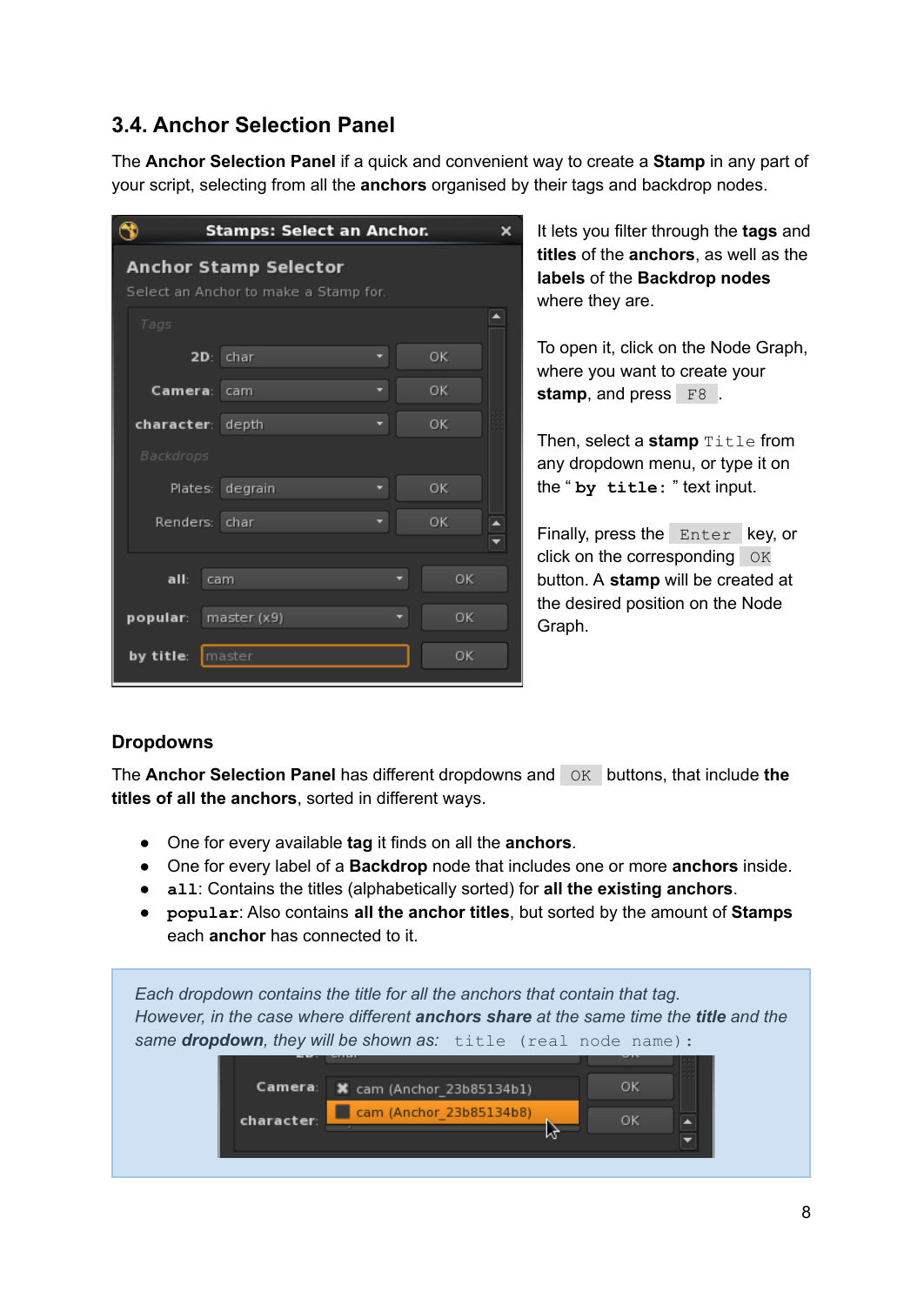*Tip: If you want to hide any Backdrop that contains stamps from the Backdrops list on the Anchor Selection Panel, you have three ways:*

- *1. By disabling the bookmark knob on the Backdrop node.*
- 2. By adding a backwards slash ( $\iota$ ) at the start of the label of the Backdrop node (it *will not get shown on the Node Graph).*
- *3. By having a checkbox knob named visible\_for\_stamps unchecked, on the Backdrop node. This is useful on custom Backdrops only.*

| font Helvetica Bold<br>label<br>Renders<br>Vera Sans<br>bookmark<br>Z Order | BackdropNode     |                                |
|-----------------------------------------------------------------------------|------------------|--------------------------------|
|                                                                             |                  |                                |
|                                                                             |                  | X visible for Stamps X bookmar |
|                                                                             | font DejaVu Sans | visible_for_stamps             |
| 100, 180<br>$-100$<br><b>*</b> bookmark                                     |                  | 0.18                           |

### **Text input**

The **by title:** text input will auto-complete with predictions as soon as you start typing.

- Non-case sensitive.
- When you're happy with the predicted word, just press Enter.
- If you enter just a part of a title, it will pick the first **anchor** that it finds whose title starts with the entered text.
- In case multiple anchors share the same title, you'll also be able to include the name.





**New in Stamps v1.1:** A quick and rather hidden way of creating multiple stamps at once is by right-clicking the OK buttons as needed, and then finishing the selection with left click.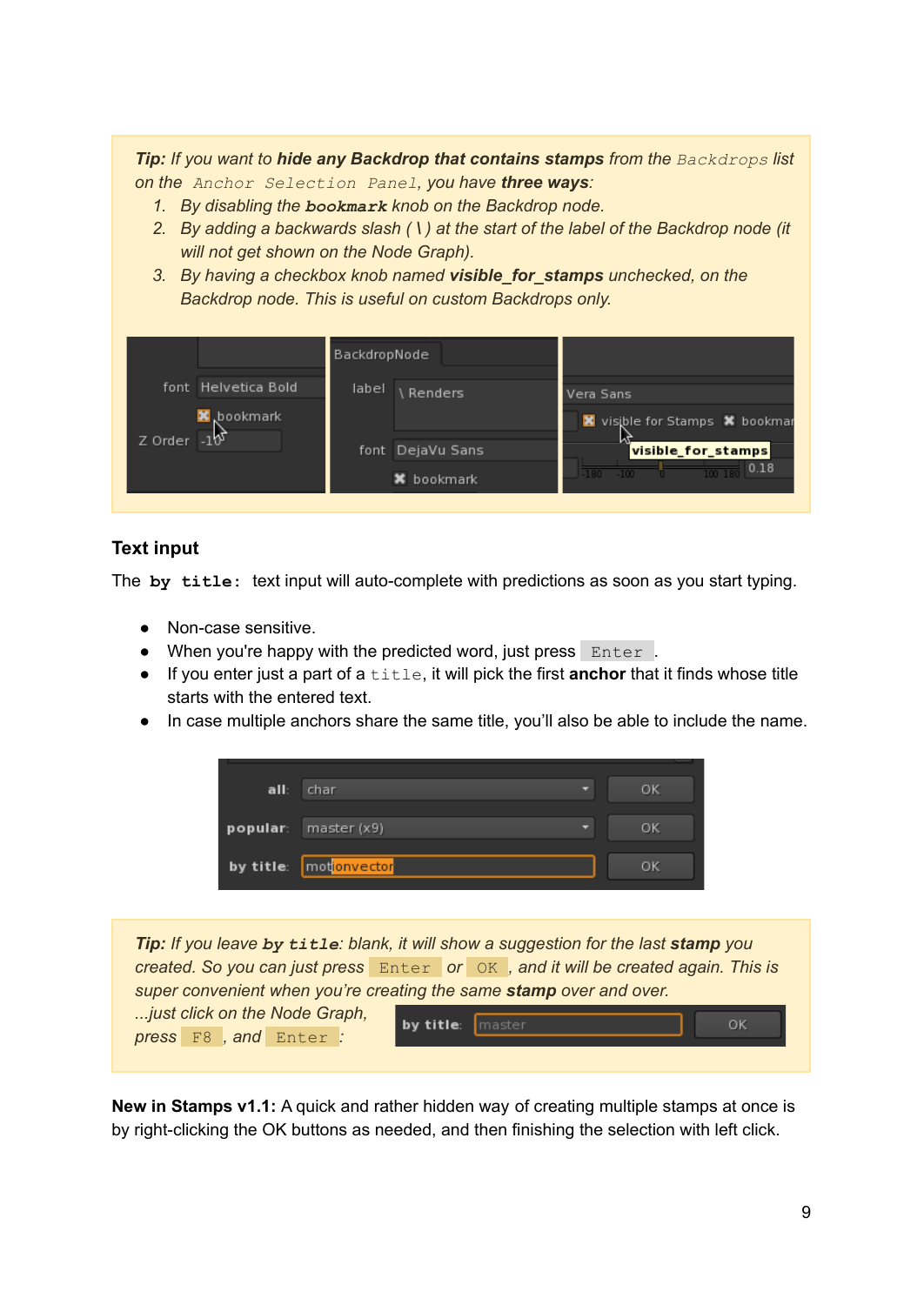# <span id="page-9-0"></span>**3.5. Controls on the Anchors and Wired Stamps**

The **anchors** and **stamps** have some more controls exposed on each node's Properties panel. They let you rename the shown title, manually add or modify the tags, navigate through them or reconnect them in multiple ways.

### **Anchor Properties**

This is what the **anchor** Properties panel looks like (double clicking on an **anchor**):

| $\Delta L$<br>$\bullet$ | $\overline{\mathbf{u}}$<br>□☑<br>Anchor_796f646ed<br>$\boldsymbol{\mathsf{x}}$<br>Ð<br>ĸ |
|-------------------------|------------------------------------------------------------------------------------------|
| Anchor Stamp            | Node                                                                                     |
|                         | Title Main Props                                                                         |
| Tags 2D,                |                                                                                          |
| Stamps:                 | select<br>reconnect<br>zoom next<br>new                                                  |
|                         | v0.5<br>Help                                                                             |
|                         |                                                                                          |

● Title and Tags can be modified directly.

When modifying the  $\text{title}$ , it will ask for confirmation in order to apply it to the connected **stamps** too.

● Buttons on Stamps:

| new       | Create new stamp for this anchor, right below it.         |
|-----------|-----------------------------------------------------------|
| select    | Select all stamps connected to this anchor.               |
| reconnect | Reconnect all stamps that refer to this anchor.           |
| zoom next | Center the Node Graph's zoom to this anchor's next stamp. |

● Help should open the documentation for **Stamps**.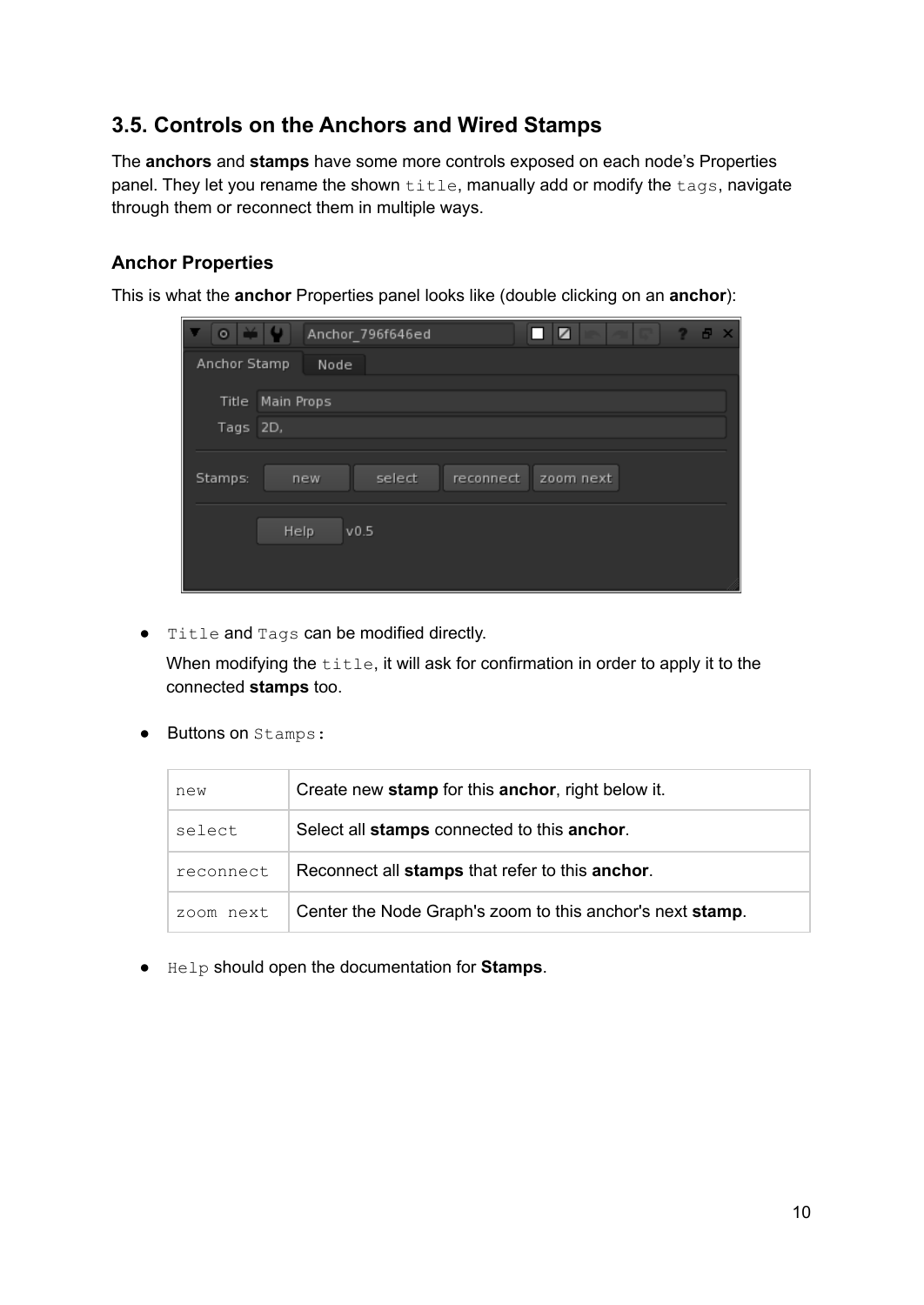### **Stamp Properties**

**Stamps** also expose different buttons for navigation and reconnection, on their Properties.

| $\circ$      | ╱<br>$\mathbf{r}$<br>Stamp9<br>e |
|--------------|----------------------------------|
| Wired Stamp  | Node                             |
| <b>Title</b> | Main Props                       |
| Anchor:      | show anchor<br>zoom anchor       |
| Stamps:      | select similar<br>zoom next      |
| Reconnect:   | this<br>similar<br>all           |
|              | <b>Advanced Reconnection</b>     |
|              | Help<br>v0.5                     |

- The Title can be modified directly. It will then ask for confirmation in order to apply the title changes to the **anchor** and its connected **stamps** too.
- Buttons on Anchor/Stamps:

| show anchor    | Open the Properties panel for this stamp's anchor.          |
|----------------|-------------------------------------------------------------|
| zoom anchor    | Navigate to this stamp's anchor on the Node Graph.          |
| zoom next      | Navigate to this stamp's next sibling on the Node Graph.    |
| select similar | Select all the siblings of this stamp (useful to see them). |

● The Reconnect buttons will try to reconnect **stamps** to their **anchors**, when they have been disconnected for some reason. The first three buttons, next to *Reconnect:*, will connect the **stamps** to their **original anchor/s**. That is, the anchor which has an internal name saved inside of each stamp, that is stored on the moment of creation.

| this    | Reconnect this stamp to its original anchor.                      |
|---------|-------------------------------------------------------------------|
| similar | Reconnect this stamp and its siblings to their original anchor.   |
| all     | Reconnect all the stamps in the script to their original anchors. |

● For cases where you don't want to reconnect **stamps** to their original **anchor**, but for example to an **anchor** that shares the stamp's  $\text{title}$  (no matter its name), there are **.Advanced Reconnection** options. We'll look into them on the next section.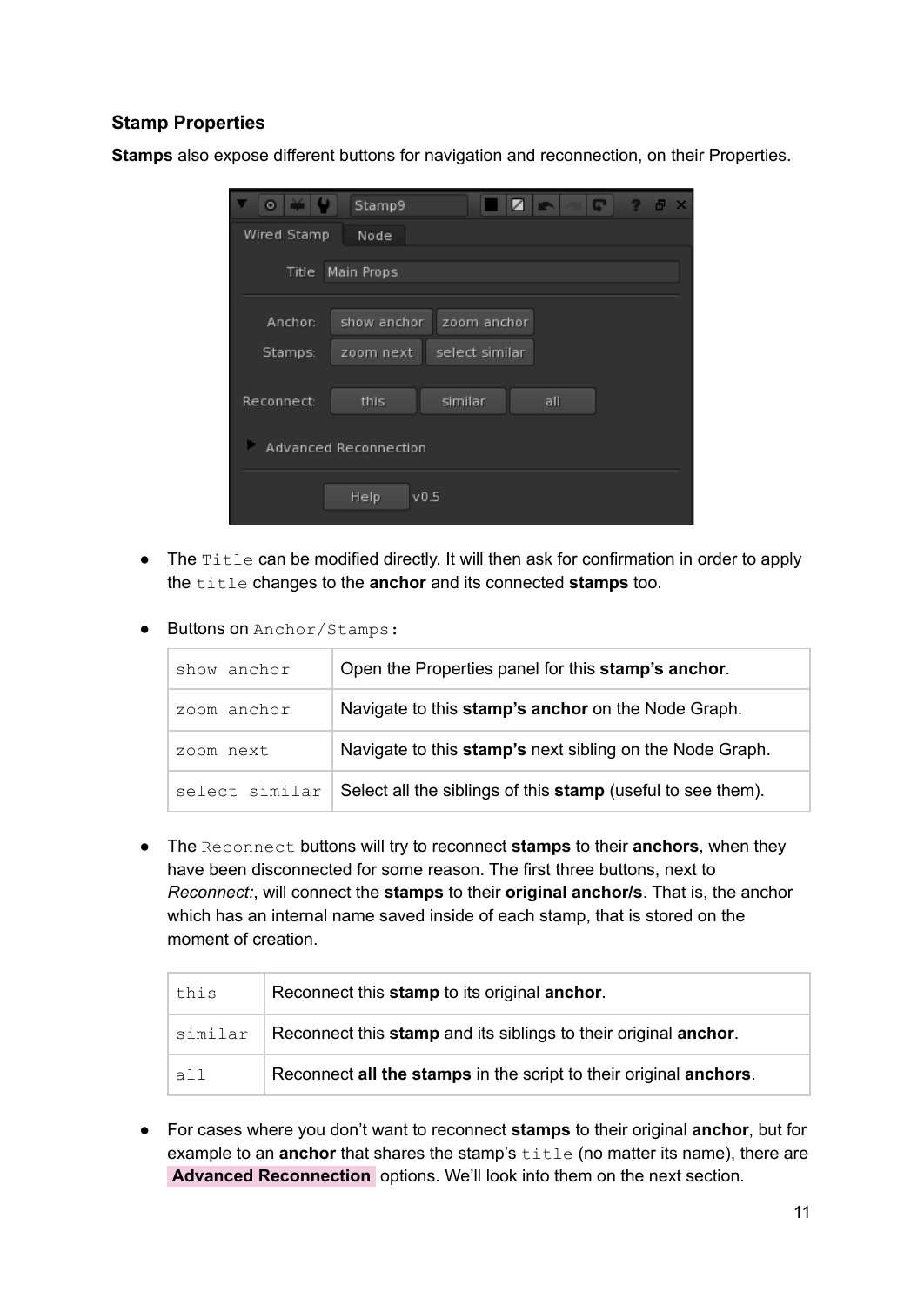# <span id="page-11-0"></span>**4. Advanced**

We now know the basics and are ready to use **Stamps**. However, they include several functions for reconnection, tagging, etc., and it is really convenient to understand how **stamps** work on the inside in order to make the best use of the tool.

In this section we will cover the insides of the **stamps** and the extra functionality.

## <span id="page-11-1"></span>**4.1. Name and Title**

#### **Name**

The internal **name** (node name) of the wired **stamps** is Stamp1, Stamp2, etc.

However, the internal **name** of the **anchors** is Anchor\_ followed by a 10 character hash, that is generated on creation of the node. Example: Anchor 2d8e518c89

*The main advantage of this over Anchor1, Anchor2, etc. is that through a hash you ensure that no other node will be named the same way. This is helpful when copy-pasting stamps from one script to another, as if they belong to the same anchor (i.e. from a template), they will auto-reconnect straightaway.*

**The way each stamp knows which one's its anchor, is through the anchor's name.** It is stored in a knob named anchor, inside of each **stamp**, under *Advanced Reconnection*:

Anchor Anchor 796f646ed

This is the name that the **stamp** will always look for when finding its **anchor**, both for auto-reconnection on copy-pasting and for normal reconnecting via the *Reconnect* buttons.

*Note: When you copy-paste an anchor inside the same nuke script, as its name exists, it will have to get a new one. This won't break anything, and any stamps you copy alongside with it will also pick up the new anchor name on creation. So even if they have the same title, each stamp will know which one is its anchor.*

#### **Title**

It is the text that the **anchor** and **stamps** display on the Node Graph, and not their real name (which is usually the one displayed on the Node Graph with normal nodes). As shown earlier, this has multiple advantages for the needs of **stamps**.

The **title** is stored in an editable knob named title, on the **anchor** as well as on each individual **stamp**. When you modify it, either on an **anchor** or on a **stamp**, it will ask you for confirmation, and then apply the new title on all the connected stamps/anchor.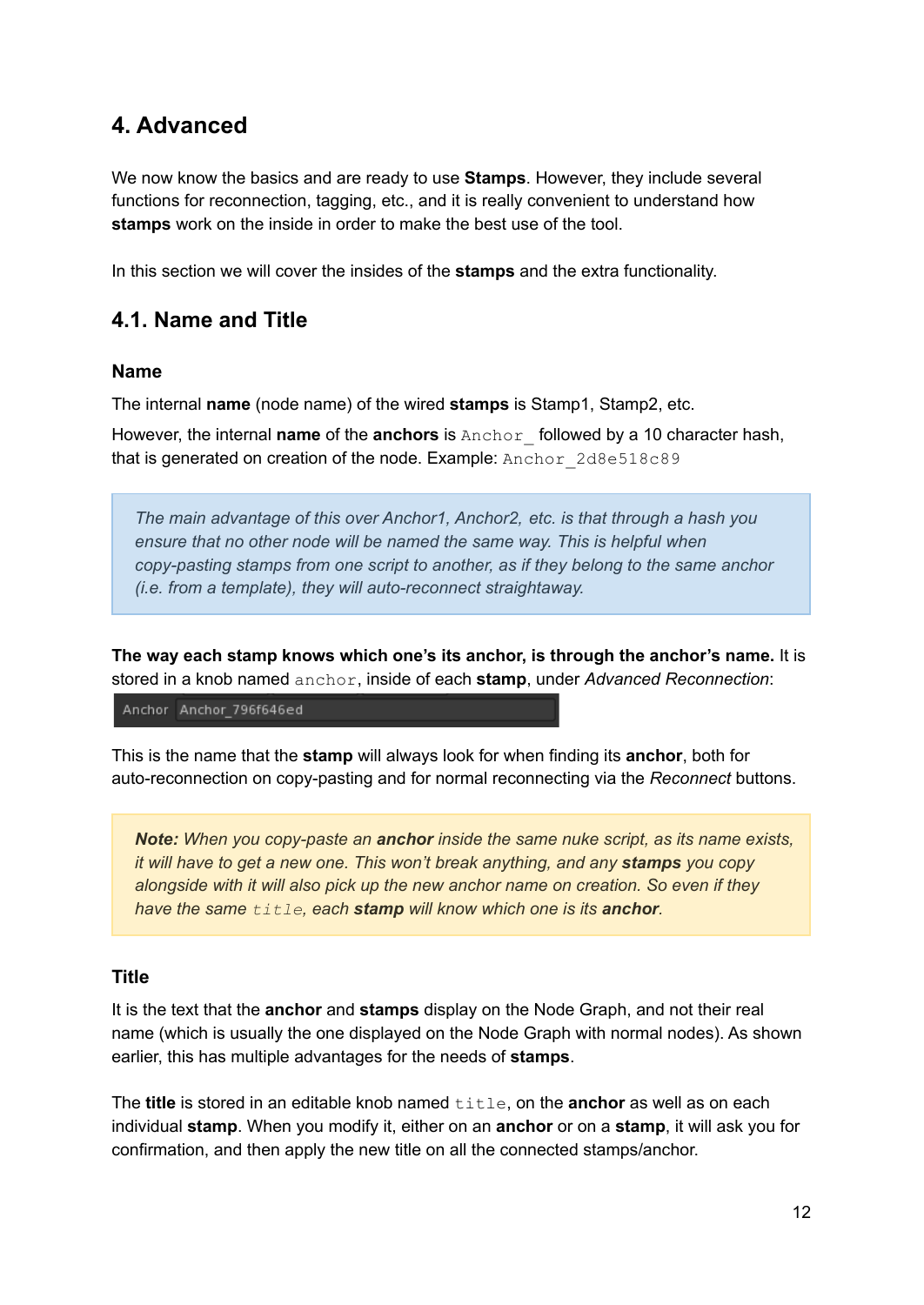# <span id="page-12-0"></span>**4.2. Advanced Reconnections**

As mentioned earlier, when you reconnect your **stamp**, most times you'll want it to connect to the **anchor** whose name it has stored in its *anchor* knob. However, there are situations where this is not enough or applicable, so **stamps** offer a few extra *advanced reconnection* methods that we can see now that we understand how the name and title are stored.

You can access these functions through buttons on any **stamp**'s Properties panel.



### <span id="page-12-1"></span>**Reconnect by Title**

The **stamp** will try to find an **anchor** which shares its *title*, even if its internal name is not the one stored on the *Anchor* knob.

| this     | Reconnect this stamp to the anchor that shares its title.                    |
|----------|------------------------------------------------------------------------------|
| similar  | Reconnect this stamp and its siblings to the anchor that shares their title. |
| selected | Reconnect all selected stamps to the anchor that shares each one's title.    |

*Tip: This is especially useful when bringing nodes from one script to another. Imagine both scripts have an anchor titled "cam", but they were created at different moments, so they have a different internal name (Anchor\_17478e7b0f and Anchor\_c837ae11c9). However, when you copy-paste stamps from one script to the other, you'd like them to connect to the anchor titled "cam", whatever its name. Here's Reconnect by Title.*

*If there are multiple anchors with the same title, a pop-up will appear asking you to select the anchor you want, and then click the button again.*

### <span id="page-12-2"></span>**Reconnect by Selection**

This is the *brute-force* reconnection, which can be really useful when you want to manually force one or more **stamps** to belong to a different **anchor**. In order to reconnect by selection, you must first select one **anchor** (and only one) on the Node Graph.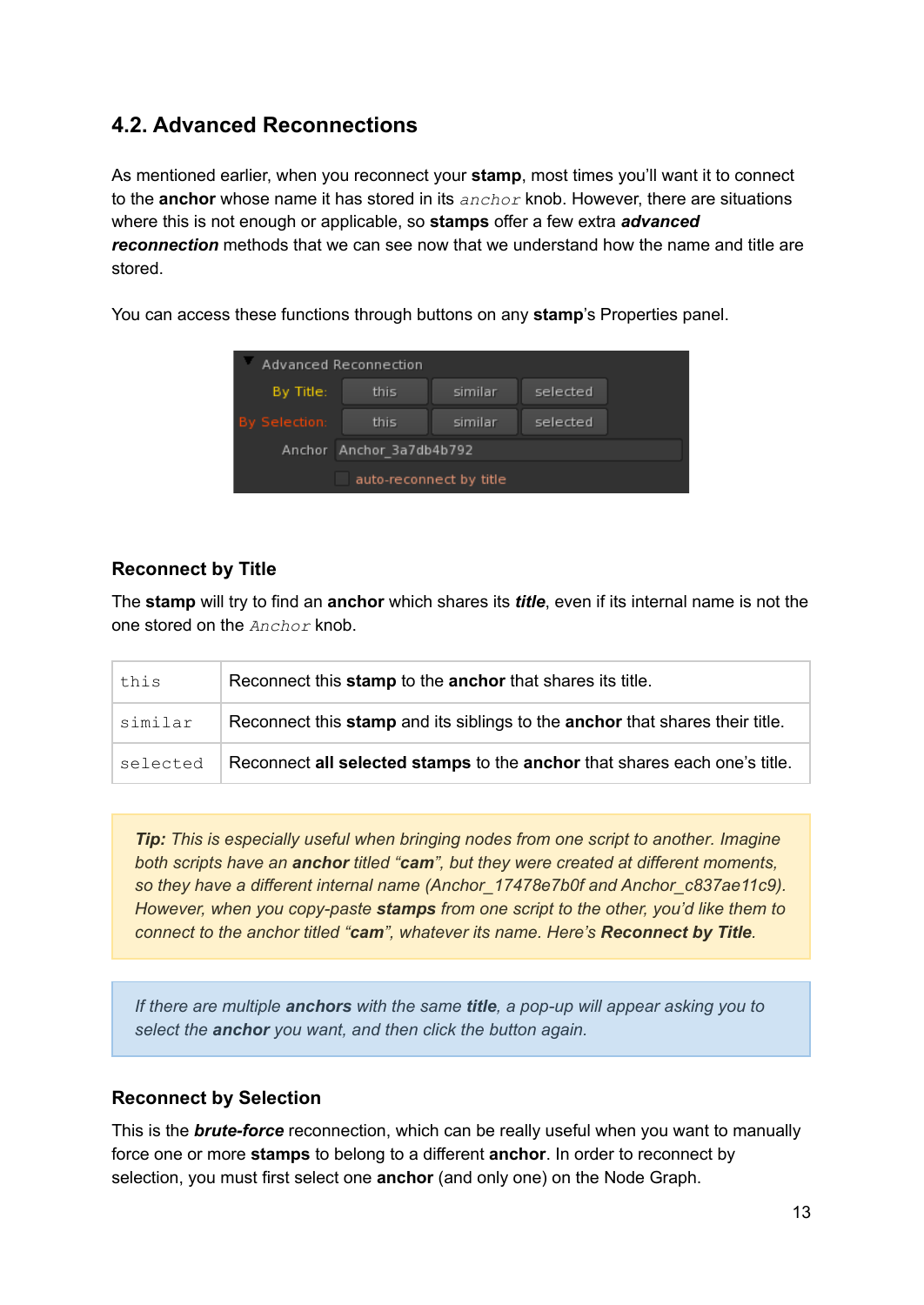| this     | Reconnect this stamp to the selected anchor on the Node Graph.                                           |
|----------|----------------------------------------------------------------------------------------------------------|
| similar  | Reconnect this stamp and its siblings to the selected anchor.                                            |
| selected | Reconnect all selected stamps to the selected anchor (there can only be<br>one anchor in the selection). |

*Tip: Reconnect by selection will change the title and anchor of the stamps to the ones of the new anchor. An example where this is especially useful is if you find yourself having three anchors named cam, mainCam and Camera, because they belong to templates you took from different places and the artists weren't consistent setting them up. You could select all the stamps you want (even including non-stamp nodes in the selection, it will ignore it) as well as one of the anchors, and reconnect selected by selection. Now they will all belong to a single anchor and you can kill the other two.*

### <span id="page-13-0"></span>**Auto-reconnect by title**

The checkbox in the end named "auto-reconnect by title" **when enabled** does the following:

The next time this specific stamp is created (this is, when you copy-paste it or bring it from a template), it will auto-reconnect by its title instead of by its anchor name, and then, the checkbox will be auto-turned off immediately. This is **really useful for templates**, or any time you want **stamps** to auto-reconnect ignoring the internal name when you bring them.

*Tip: This works especially nice with naming conventions, either in a studio or for yourself. For example, if you always title the main camera cam, you could make a stamp titled cam, activate its "auto-reconnect by title" checkbox, and connect it for example to a ScanlineRender and save both nodes as a template/toolset. Now, whenever you bring that toolset in any nuke script, if you have an anchor titled cam, the stamp from the toolset will connect to it straightaway, even if its internal anchor name (the one with the hash) is not the same because they were created in different places.*

*Note: Since Nuke 11.3v1, there is this annoying bug/feature where nodes that are connected through a callback get a green expression arrow, as if they were expression-linked (which they aren't). I hope this will be resolved soon in future updates of Nuke. However, it won't cause any problems apart from the visual discomfort.*

*Also, it is only visible while selecting the stamp, and disappears by itself as soon as you reopen the script. You can also get rid of it by clicking on any Reconnect or Refresh button.*

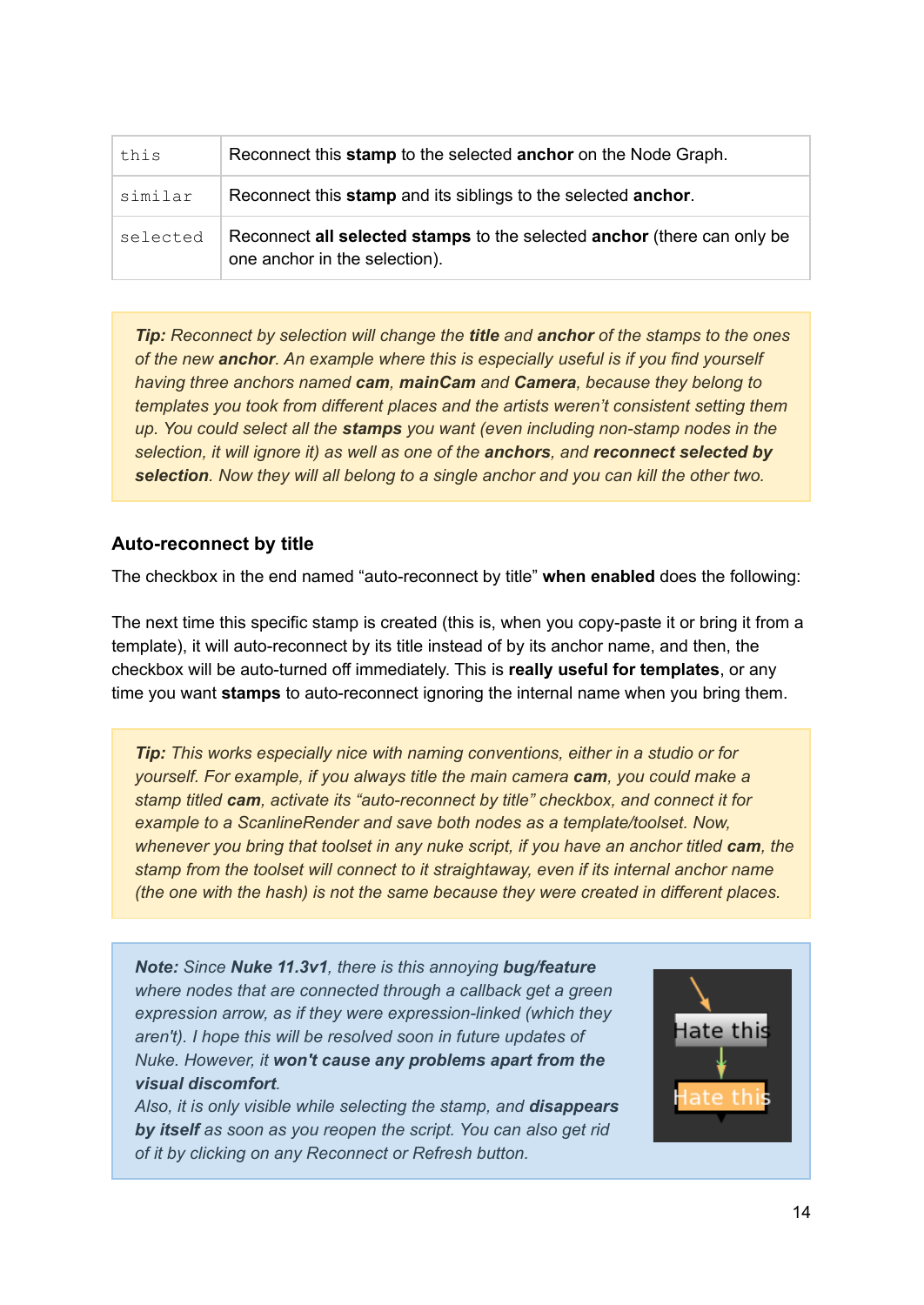# <span id="page-14-0"></span>**4.3. Smart behavior (callbacks and style)**

We will now cover a bit more in-depth the smart behavior of the **stamps**, so that even if it should be predictable enough, you can troubleshoot better and know what can be going wrong and what not.

*This is a bit technical and requires understanding of how Nuke callbacks work. And it's mainly for troubleshooting purposes, so feel free to skip to the next chapter if you don't need it right now.*

### **Anchor creation**

When an **anchor** is created, it gets assigned a hash name (Anchor f72c3c56ad) and it doesn't change from that moment. It also gets assigned a title which can be changed later.

### **Stamp creation via the panels or shortcut**

When a wired **stamp** is created through the panels or through the shortcut, the first thing it does is take its anchor's name and title and store them inside the knobs  $\arctan$  and title. The anchor knob should never be edited manually. The title knob can be modified.

#### **Stamp creation via copy-pasting: auto-reconnection**

The way the auto-reconnection happens is the following:

- 1. First, on copy-pasting, the **onCreate** callback of the stamp gets activated. This turns a hidden checkbox knob called *toReconnect* into True (only if the GUI is running).
- 2. The **knobChanged** callback on the stamp checks every time if the value of its knob **toReconnect** is True (only while the GUI is running). Once it's True, it will immediately turn it False and then perform the reconnection to its anchor based on the name saved on the anchor knob.
- 3. If the reconnection is not successful, it will change the style of the node's font, to red color and double size. This will revert as soon as you reconnect the **stamp**.



*If on creation, a stamp is already connected to an anchor sharing its title, it will change its anchor name to the new one without asking. What this means, is that if you copy-paste anchors and stamps together, the newly pasted stamps will stay connected to the newly pasted anchors.*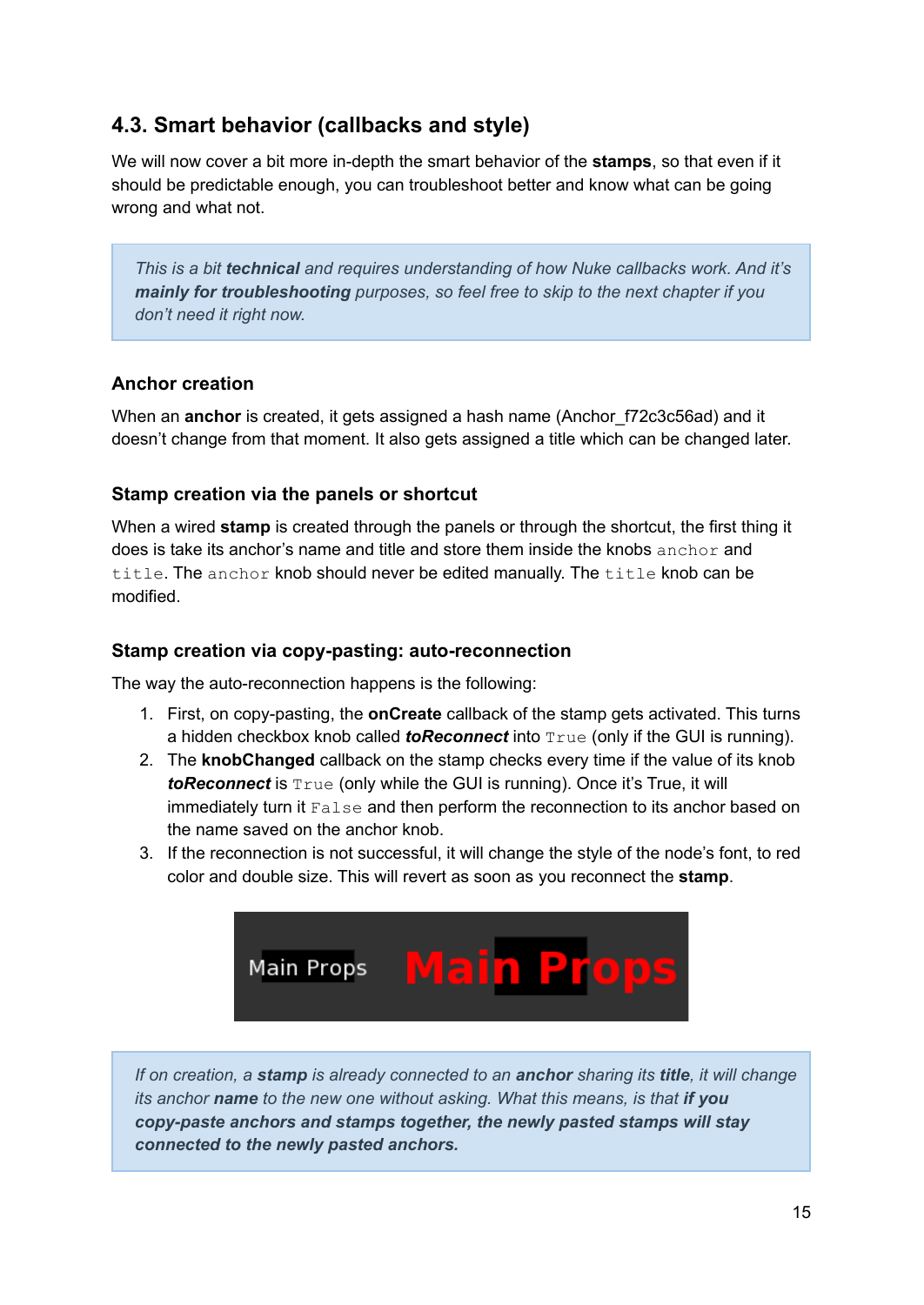## <span id="page-15-0"></span>**4.4. More on Tags. Add and rename tags.**

**Tags** are one of the core concepts of the **stamps** workflow. They make a big difference in the speed at which you access your nodes from any part of the script, many times per day.

### **Default tags**

When you're creating new **anchors**, the *Anchor Creation Panel* gets some **tags** by default:

### **● Node type tag** This can be **2D, 3D, Camera, Deep** or **Particle**.

*If the stamp is created on a Dot, or Stamp, it will look for the type and other information upstream, recursively.*

### **● Backdrop labels**

When a node where you create a **stamp** is inside a Backdrop, if the Backdrop has a text on its label, the text from its first line will be included as a default tag.

- *- Any html entities like <span> will be omitted.*
- *- If there are multiple backdrops inside each other, their tags will be added.*

#### **● Custom default tags**

There is an option for leads or TD's to define a custom python function that generates custom default tags based on the input node. This will be discussed in the next chapter, *4.5. Customization*.

#### **● The stamp\_tags knob**

If the node where you create a **stamp** has a text knob named stamp\_tags, the default tags for the **stamp** will only be the text of the stamp\_tags knob. Again, this is useful for the creation of templates.

You can add as many tags as you like, comma-separated, in the tags knob on the **anchors**. However, to edit multiple anchors at the same time, there are two convenient panels:



Add tag/s to selected nodes (Edit/Stamps/Add tags to selected nodes)

This lets you add one or more tags (comma-separated) to the selected *stamps*, or to *all the selected nodes*.

If you choose *All selected nodes*, any non-anchor nodes will get the knob stamp tags created on them. including your added tags.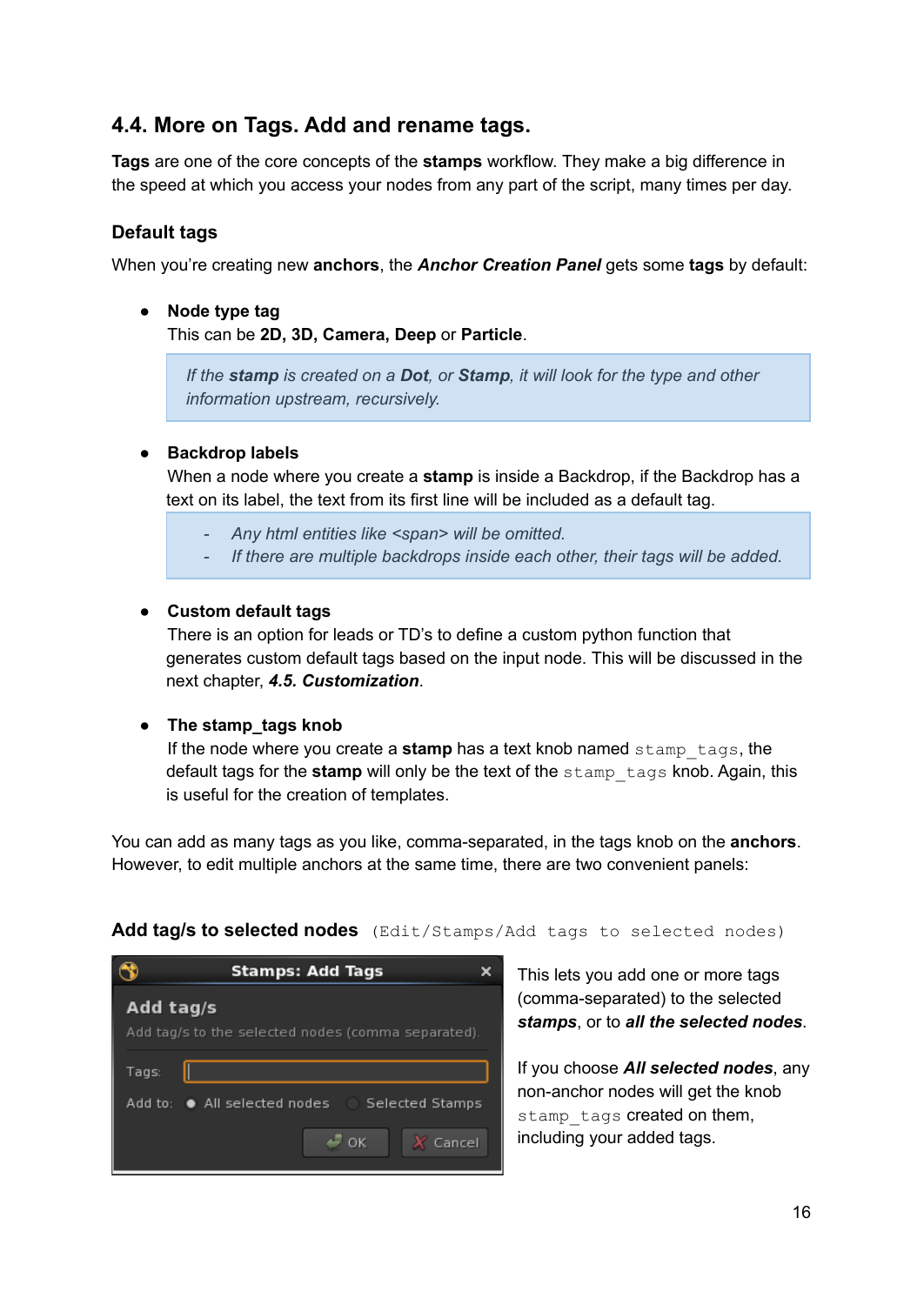#### **Rename tag** (Edit/Stamps/Rename tag)



This lets you rename a tag on the selected *nodes*, or on *all nodes*.

Both the *Rename:* and *To:* text input knobs have an auto-completer as soon as you start typing, with all the available tags in the nuke script.

Please note that the tags are case sensitive.

## <span id="page-16-0"></span>**4.5. Customization.**

*This section is only useful for TDs or the people setting up stamps.*

Included with **Stamps** there is a python file named **stamps\_config.py**. This file lets you modify different aspects of the Stamp style and defaults, while **letting you simply replace stamps.py every time there is an update**.

All you need to do is copy stamps config.py in your nuke plugin path. For example, right next to **stamps.py**. This is completely optional, as stamps will still work without that file.

Although **the code is self-explanatory and even includes some examples**, we will now see the main functions and constants that it makes available to us:

**Main Defaults:** STAMPS\_SHORTCUT, ANCHOR\_STYLE, STAMP\_STYLE

These define the custom shortcut (defaults to  $F8$ ), and the UI colors of the stamps.

**Custom Functions:** defaultTitle(node), defaultTags(node)

You can use these to override the default title and tags that get assigned on the creation of a new anchor on any given node. If you return None, the default-default one/s will take over.

| KEEP ORIGINAL TAGS                  | Append the normal defaults to default Tags () or not.                                                                                                                                        |  |  |  |
|-------------------------------------|----------------------------------------------------------------------------------------------------------------------------------------------------------------------------------------------|--|--|--|
| Exception classes                   | These define which node classes classify as which node type.                                                                                                                                 |  |  |  |
| AnchorClassesAlt<br>StampClassesAlt | Override certain node types to get their stamp as a different<br>class (instead of NoOp). This lets you have different shapes,<br>i.e. using DeepExpression for Deep nodes or Axis for Axis. |  |  |  |

#### Advanced: KEEP ORIGINAL TAGS, Exception classes, StampClassesAlt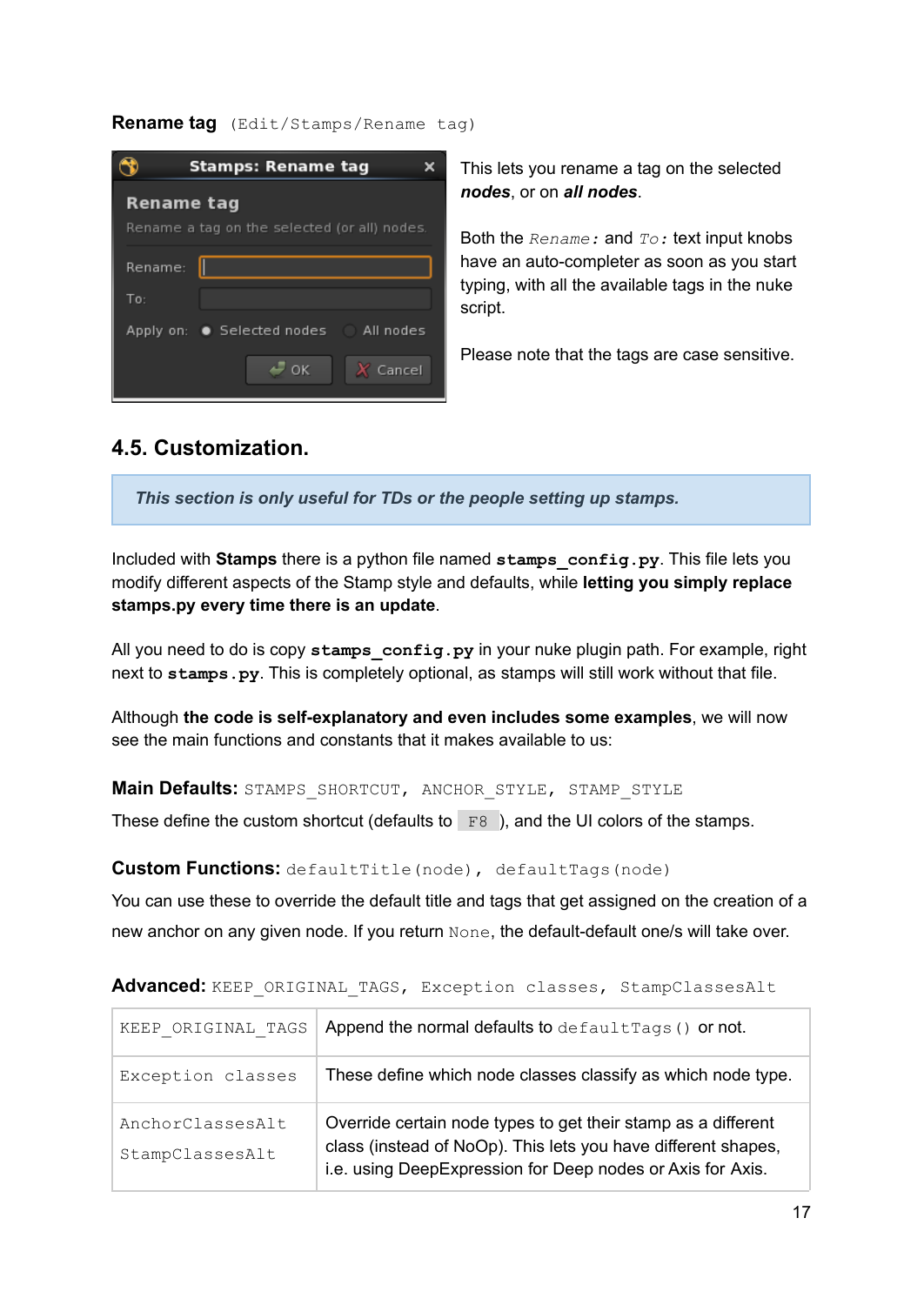## <span id="page-17-0"></span>**4.5. Available python functions.**

*This section is only useful for TDs or the people setting up stamps.*

Some of the internal python functions that **Stamps** uses might be useful to use directly from nuke. The way to run them will be as follows:

import stamps; stamps.**functionNameHere**()

#### **Some available functions:**

- stampCreateByTitle(title="") Given a title, tries to create a new stamp connected to the first anchor with that title.
- allAnchors(selection="") Returns a list of all anchors within the nodes selection. If empty, returns all anchors.
- anchor(title,tags,input node,node type="2D") Creates a new anchor, given its title (str), tags (str), input\_node (node) and type (str).
- wired(anchor) Creates a new wired stamp, given the anchor node.
- findBackdrops(node) Returns a list of backdrops that have the node inside of them.
- realInput(node) Looks upstream recursively and returns the first input that is not a Dot or Stamp.
- allAnchors(selection="") Returns a list of all available tags within the selection. If empty, within the full script.
- toNoOp(node) Converts a stamp of any class into a NoOp stamp.
- allToNoOp() Converts all stamps into NoOp stamps.

*Tip: You can also find other useful functions inside the python buttons in the stamps.*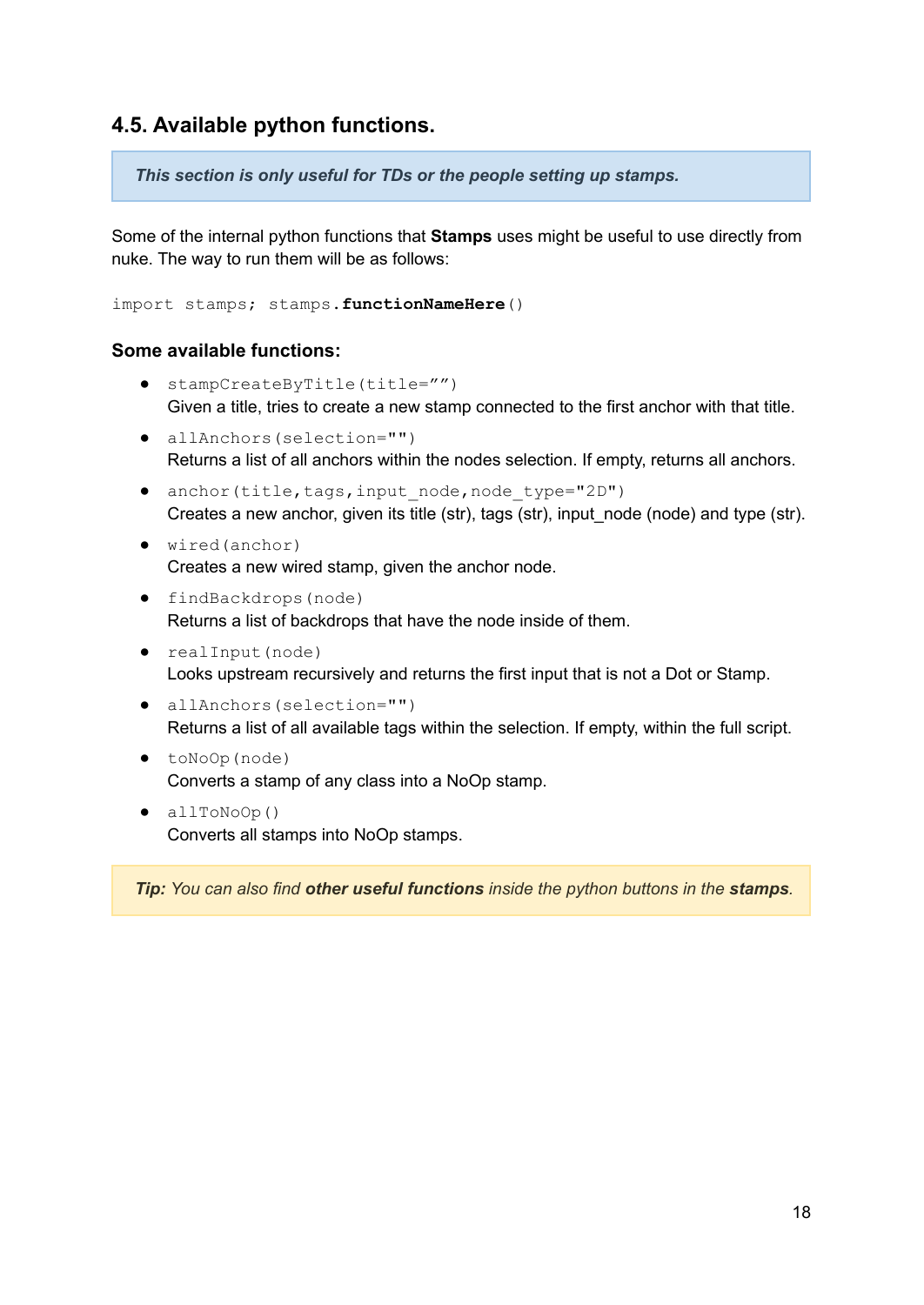# <span id="page-18-0"></span>**5. Extras**

This section is about the *extra* stuff that either comes with **Stamps** or might be useful for its workflow. It will be expanded with future updates.

# <span id="page-18-1"></span>**5.1. W\_hotbox integration**

For anyone using **W\_hotbox**, the **Stamps** package includes a group of convenient buttons for it, that only show when selecting **stamps**.



You can **download W\_hotbox** here: [http://www.nukepedia.com/python/ui/w\\_hotbox](http://www.nukepedia.com/python/ui/w_hotbox)

|      | $\mathbb P$ | Go To:        | /.nuke/W_hotbox             |  | In order to install the Stamps rules for<br>W_hotbox: |  |
|------|-------------|---------------|-----------------------------|--|-------------------------------------------------------|--|
| Name |             |               |                             |  |                                                       |  |
| ▷    |             | Multiple      |                             |  | Simply copy the included folder:                      |  |
| D    |             | Single        |                             |  | W hotbox/Rules/Stamps                                 |  |
| ▷    |             | Templates     |                             |  | inside your:                                          |  |
| D    |             | All           |                             |  | /W hotbox/Rules/                                      |  |
| ▽    | Rules       |               | Which probably lives inside |  |                                                       |  |
|      |             | <b>Stamps</b> |                             |  | $\sim$ /. nuke                                        |  |
|      |             |               |                             |  |                                                       |  |

# <span id="page-18-2"></span>**5.2. DummyCam**

**DummyCam** is a smart Camera that apart from the matrices also grabs all the "Projection" values from the upstream camera that it's connected to. This happens live and super fast through TCL. **DummyCam** is included with **stamps**, and also was released individually.

*Tip: Combined with stamps, DummyCam lets you have the Camera stamps shaped like a Camera. All you need is to have* DummyCam.gizmo *in your plugin path (i.e. next to stamps.py), and the Camera stamps will look like this:*

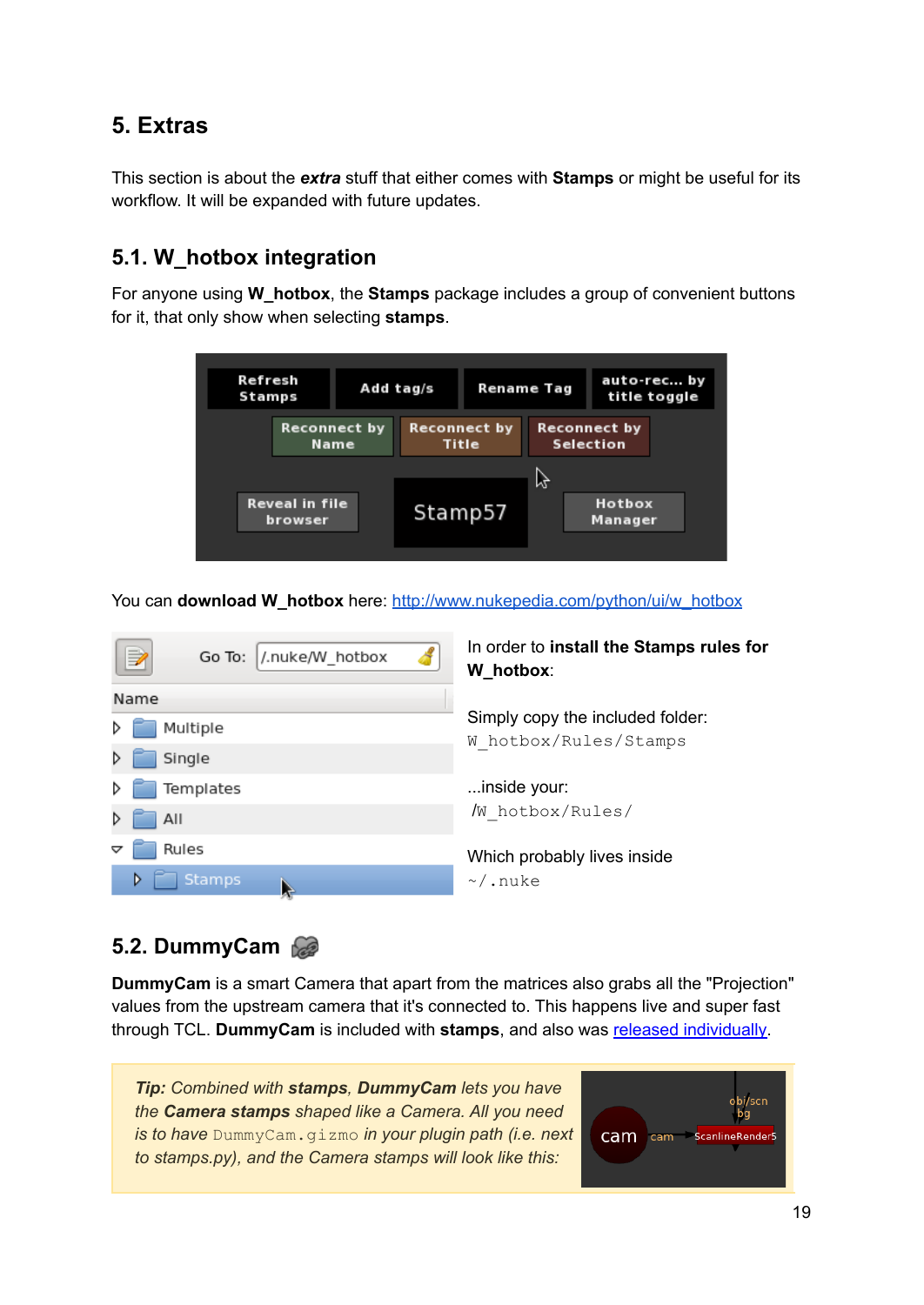# <span id="page-19-0"></span>**6. Installation**

### **A. Recommended method**

- 1. Copy the *stamps* folder and paste it anywhere in your plugin path (like in ~/*.nuke*).
- 2. Open the file *init.py* inside your ~/*.nuke* folder with a text editor, or create it if it doesn't exist.
- 3. Add the following lines: import nuke nuke.pluginAddPath("stamps")
- 4. Restart nuke.

### **B. Manual method**

- 1. Copy the desired files, like *stamps.py* or *stamps\_config.py* somewhere in your plugin path.
- 2. Find or create *menu.py* , and append the following: import stamps
- 3. Restart nuke. Please be aware this won't load the includes (like W\_Hotbox buttons or DummyCam).

# <span id="page-19-1"></span>**7. Contact**

Happy to help with:

- **Feedback** and suggestions.
- **Bugs** and **feature requests**.
- **Problems** or **assistance** getting **Stamps running on a pipeline**.

You can just drop an email at [pueyovfx@gmail.com](mailto:pueyovfx@gmail.com)

# <span id="page-19-2"></span>**8. Special Thanks**

We wanted to finish this guide by showing our gratitude to the people that helped through the development of Stamps, by giving awesome ideas or feedback or by using it in an unfinished state it in different productions for the sake of beta testing.

Especially to Ernest Dios for expanding over some of the concepts of the tool. Tony Lyons for nice ideas and coming up with the logo concept. Also, to Trixter Munich for being the first studio to implement the production-ready version of Stamps.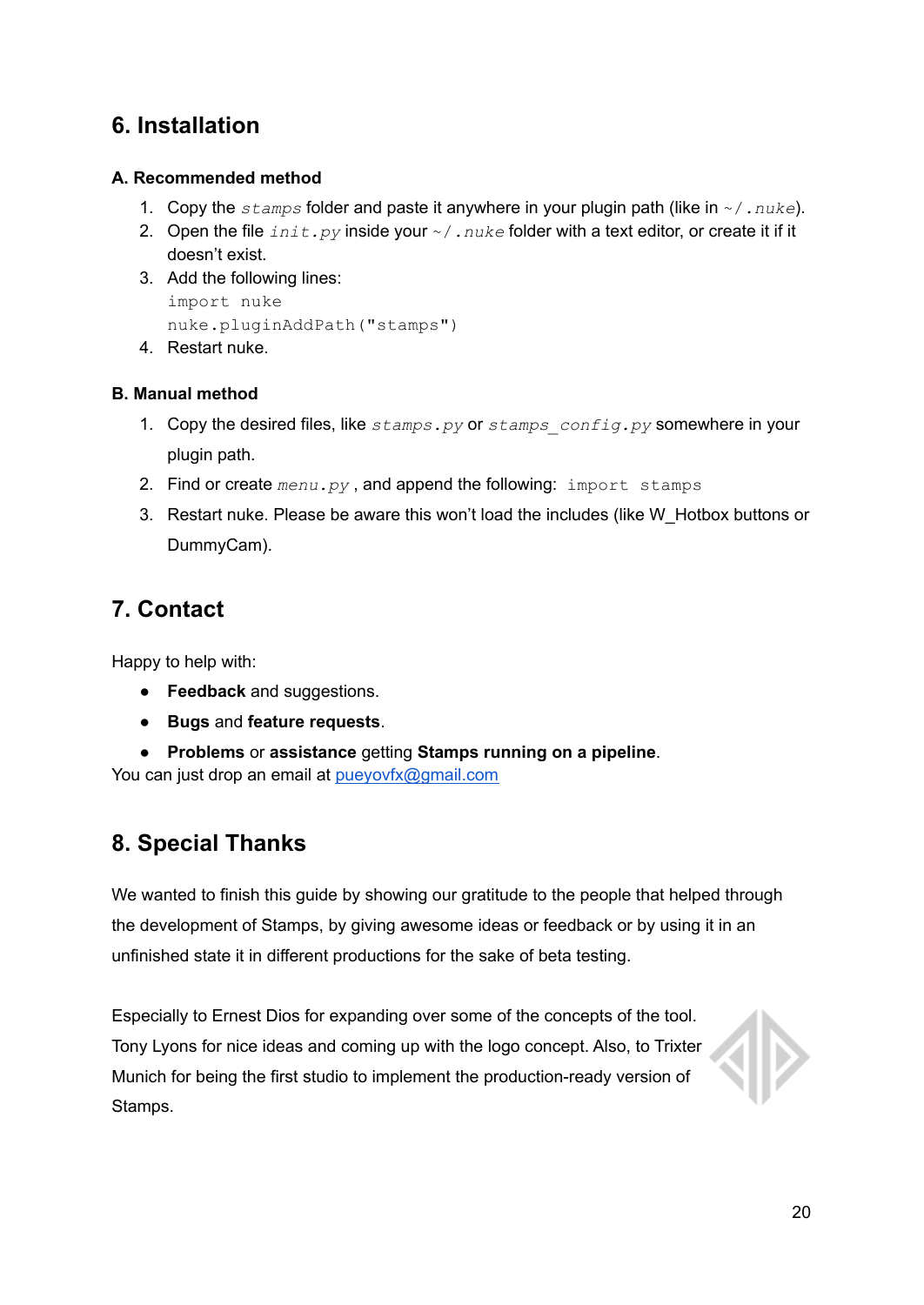# **9. Updates Log**

### **Stamps v1.1.0** *- 17 May 2021*

### **New features:**

- 1. Postage Stamp thumbnail option for the node graph on "Type 2D" Stamps.
- 2. Anchor Stamp Selector: multi-select by right clicking the OK buttons before a left click.

#### **Bug fixes and enhancements:**

- 1. Compatible with Nuke 13 / Python 3.
- 2. Anchor Stamp Selector: "Popular" dropdown behaviour fixed.
- 3. DummyCam updated to v1.2.